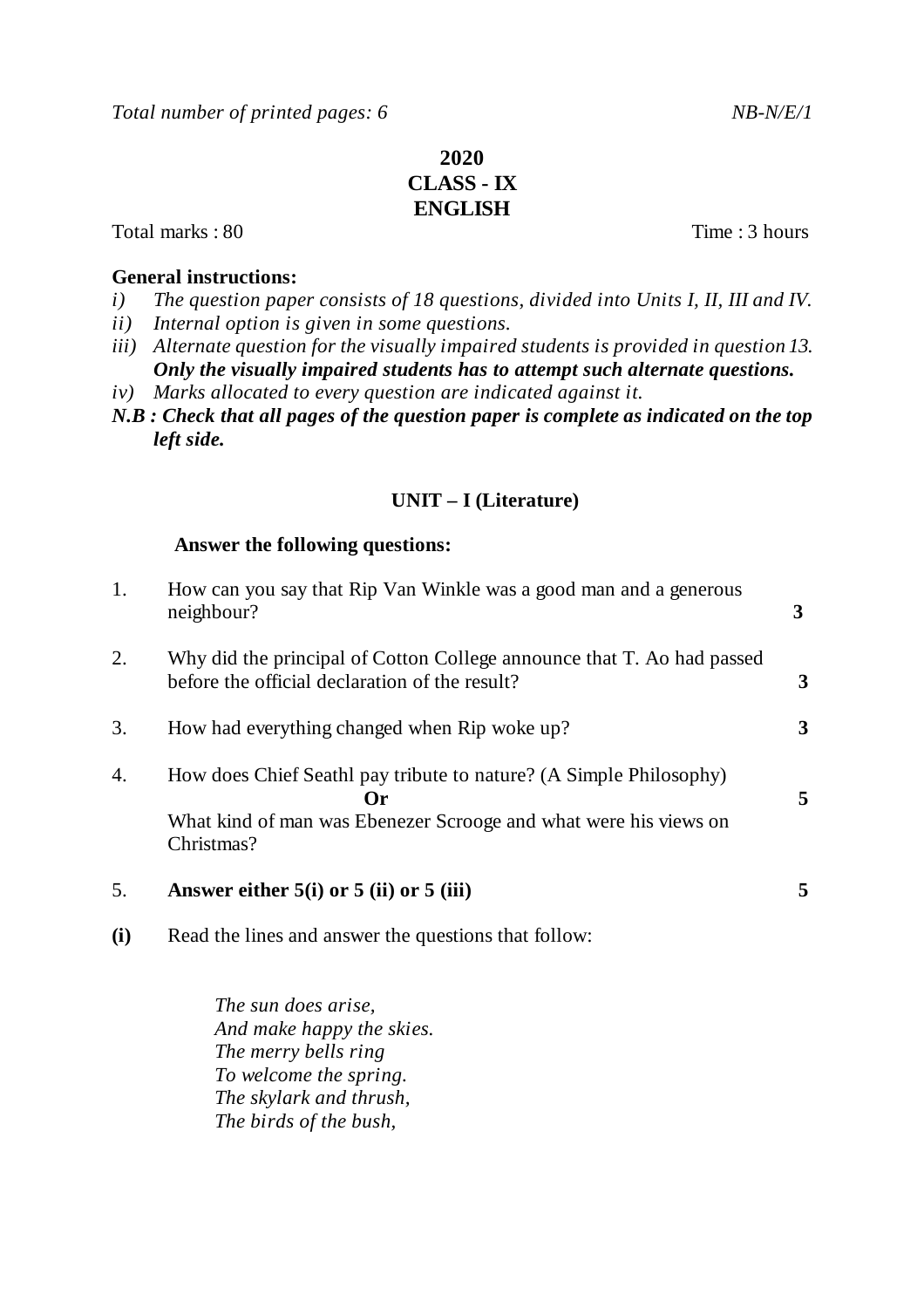*Sing louder around, To the bells' cheerful sound, While our sports shall be seen On the echoing green.* 

|       | What time of the year is it?<br>(ii) What time of the day is it?<br>(iii) Mention the rhyme scheme.<br>(iv) List the words from above that bring out the happiness that<br>envelope everything. | (1)<br>(1)<br>(1)<br>(2) |
|-------|-------------------------------------------------------------------------------------------------------------------------------------------------------------------------------------------------|--------------------------|
| (ii)  | Discuss the relationship between Lord Ullin and his daughter.                                                                                                                                   | (5)                      |
| (iii) | Give the summary of the poem, 'Peace'.                                                                                                                                                          | (5)                      |

6. Marie : *Monseigneur the Bishop told me this afternoon , while you were out to take them to Monseigneur Gervais, who has often admired them and sell them for as much as I could .*

| (i) What is 'them' referred to here?                  |  |
|-------------------------------------------------------|--|
| (ii) Why had the Bishop told Marie to sell them?      |  |
| Why was the convict eager to reach Paris?             |  |
| ( )r                                                  |  |
| Why does Persome feel that people pretend to be sick? |  |

## **UNIT – II (Reading)**

## 8. **Read the passage given below and answer the questions that follow:**

Success in life depends largely on good health. Keep the body fit and clean. Fresh air, regular habits of suitable recreations makes one strong to play the game in the every sense of the word. Avoid anything that will sap your health. Smoking in youth is harmful to the body and clouds the brain. Be temperate in all things and beware of drink. It is the deadly enemy of health and efficiency. Above all, remember your character is a priceless possession, therefore, keep it pure. Be truthful in all things, courteous to everybody, fair to your rivals, kind and helpful to those who are weak and suffering, and do not be afraid to stand up for what is good and noble. In your leisure hours, avoid idling; fill such hours with exciting and interesting hobbies and companionships and associations calculated to exercise over you an influence for good. To a long extent, you will be known by the company you keep.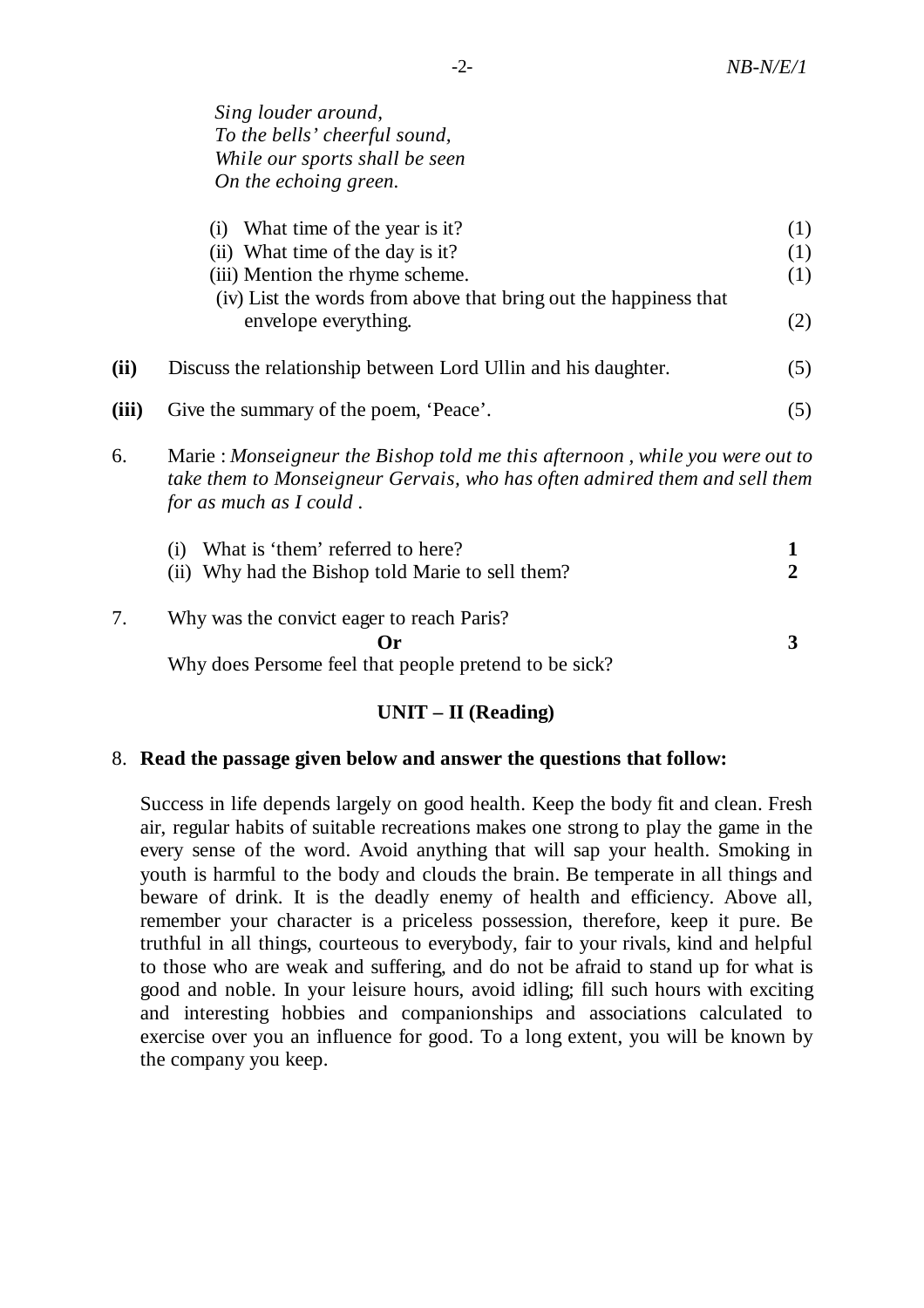| (i) Answer the following questions:                                         |         |
|-----------------------------------------------------------------------------|---------|
| a. How are we to maintain good health?                                      |         |
| b. What is our priceless possession and how are we to keep it pure?         |         |
| c. How must we spend our leisure time?                                      |         |
| d. How are we known by others?                                              |         |
| (ii) Complete the following by filling in the blanks:                       | $3x1=3$ |
| a. _________ is harmful and is known as the enemy of health and efficiency. |         |
| b. We should be kind and helpful to the                                     |         |
| c. One should be bold and courageous to stand up for what is                |         |

## 9. **Read the passage given below and answer the questions that follow:**

Mr. and Mrs. Williams had always spent their summer holidays in England in the past, in a small boarding-house at the seaside. One year, however, Mr. Williams made a lot of money in his business, so they decided to go to Rome to stay at a really good hotel while they went and saw the sights of the famous city. They flew to Rome and arrived at their hotel late one evening. They expected that they would have to go the bed hungry, because in the boarding houses, that they had been used to in the past, no meals were served after seven o'clock in the evening. They were therefore surprised when the clerk who received them at the hall of the hotel asked them whether they would be having dinner there that night. "Are you still serving dinner then?" asked Mrs. Williams. "Yes, certainly, madam. We serve it till half past nine." answered the clerk. "What are the times of the meals then?" asked Mr. Williams. "Well, Sir", answered the clerk, "We serve breakfast from seven to halfpast eleven in the morning, lunch from twelve to three in the afternoon, tea from four to five and dinner from six to half-past nine." "But that hardly leaves anytime for us to see the sights of the Rome!" Said Mrs. Williams in a disappointed voice.

| (1) Allower the following questions.                                          |         |
|-------------------------------------------------------------------------------|---------|
| a. Why did Mr. and Mrs. Williams want to spend their holidays in Rome?        |         |
| b. What did they want to go to Rome for?                                      |         |
| c. When was breakfast served?                                                 |         |
| d. What was Mrs. Williams sad to discover?                                    | 2       |
| (ii) Find words in the passage that has the same meaning as:<br>a. well-known | $3x1=3$ |

b. amazed

 $(i)$  Answer the following questions:

c. lodging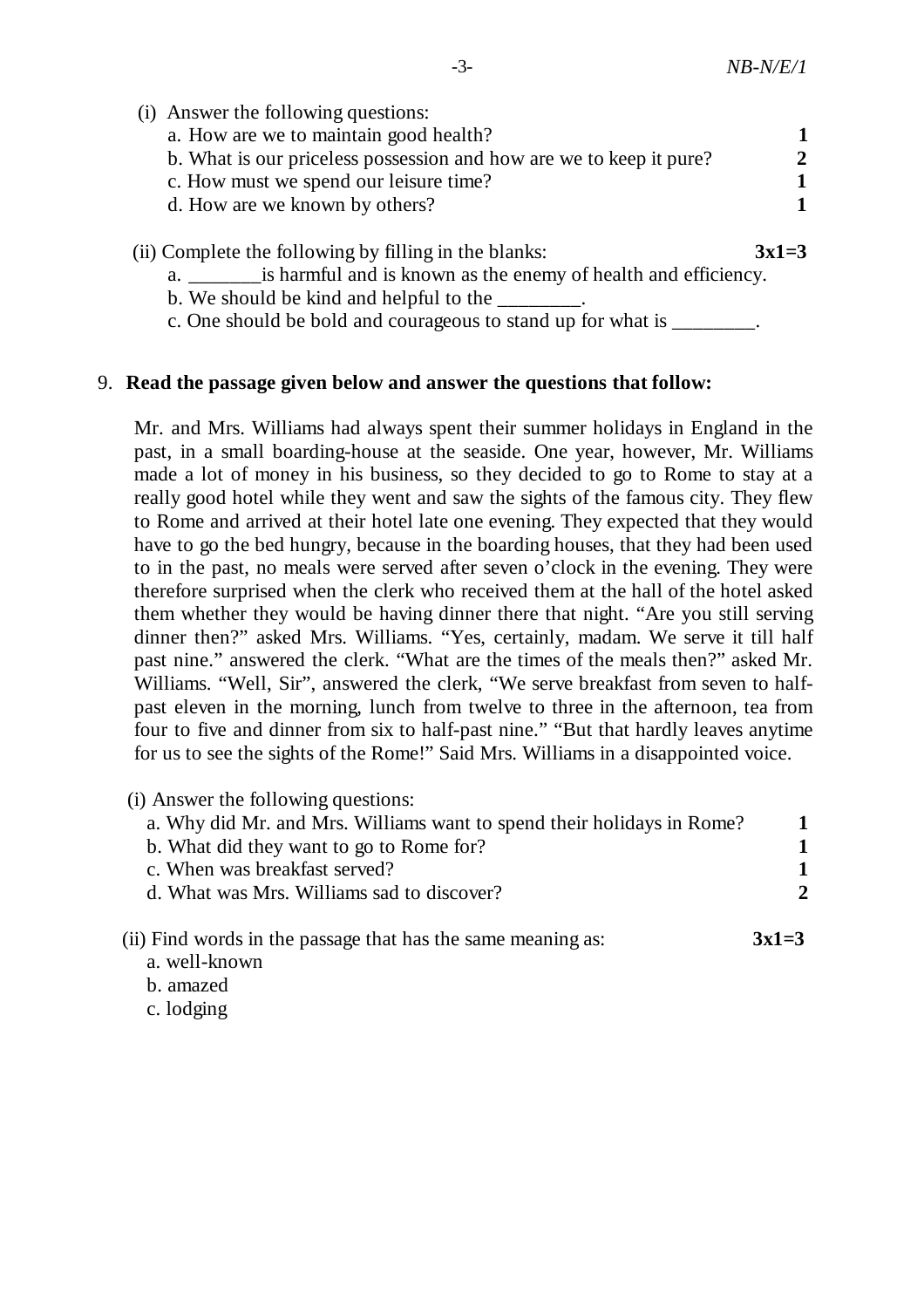## 10. **Read the poem carefully and fill in the blanks:**

Four Seasons fill the measure of the year; There are four seasons in the mind of man: He has his lusty Spring, when fancy clear Takes in all beauty with an easy span: He has his Summer, when luxuriously Spring's honied cud of youthful thought he loves To ruminate, and by such dreaming high Is nearest unto heaven: quiet coves His soul has in its Autumn, when his wings He furleth close; contented so to look On mists in idleness—to let fair things Pass by unheeded as a threshold brook. He has his Winter too of pale misfeature, Or else he would forego his mortal nature.

(John Keats)

Complete the following sentences: **4x1=4** 

a. In this poem, man's mind is compared to

- b. There are seasons in the mind of man.
- c. Winter, in this poem symbolizes  $\cdot$ .
- d. Line three in the poem describes \_\_\_\_\_\_\_\_\_.

## **UNIT – III (Writing)**

11. A fancy dress competition is being organized by the school on Children's Day. This will give an opportunity to showcase the hidden talents of the students. As the Student Co-ordinator, write a notice to be put up on the school notice board.

 **Or 4** Write an Email to your friend, Mark who lives in Delhi, telling him about an interesting movie you had recently watched.

12. Write a paragraph in about 80-100 words on, 'Importance of trees' using the inputs given: **4**

gives oxygen - purify the air - home for wildlife - provide us with materials, timber for building construction, sporting equipments - many other uses, prevent soil erosion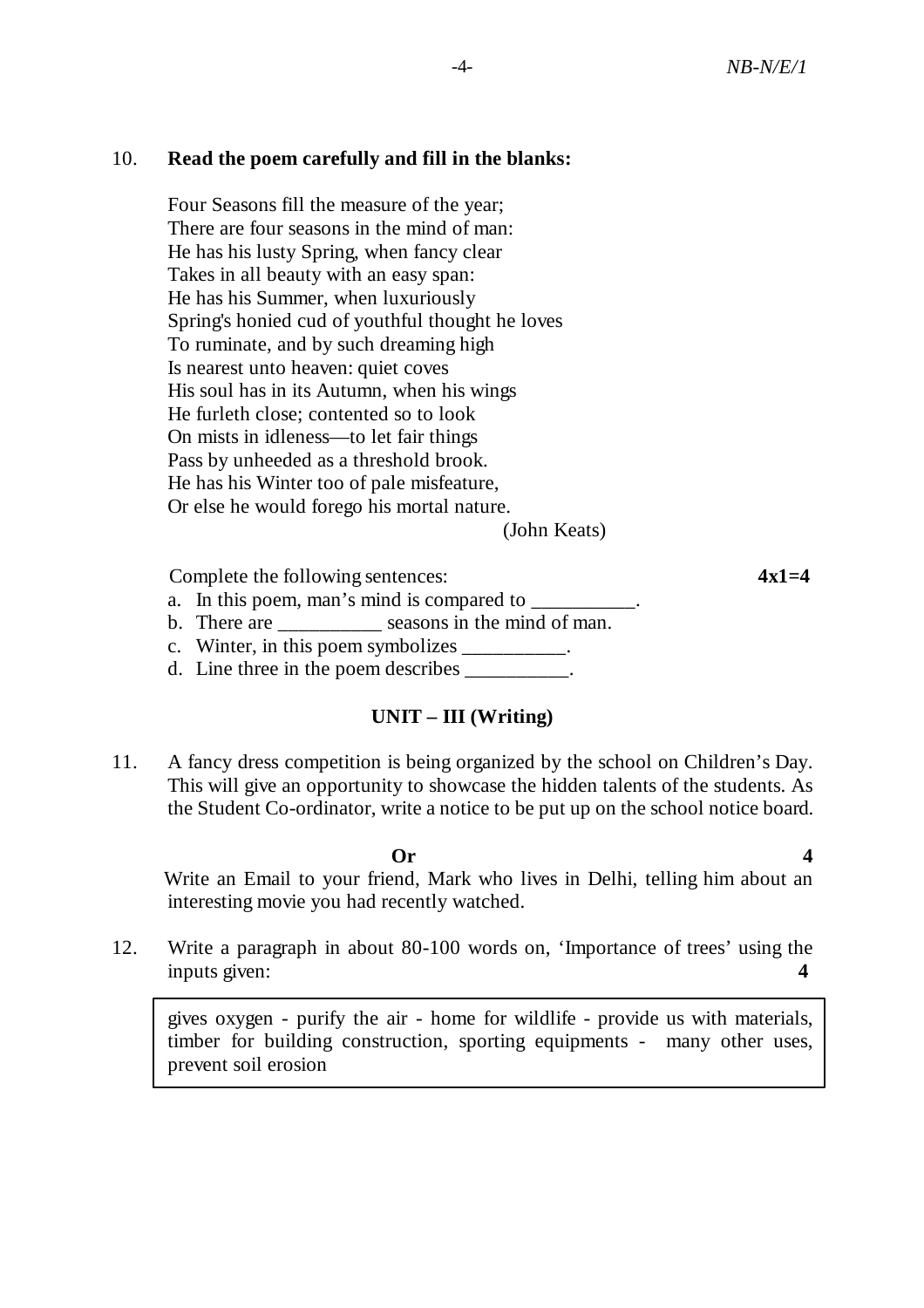13. Based on the visual input given below, write on "Peace – the need of the hour" in about 120-150 words: **5**



**Alternate question for the visually impaired students: (5) Based on the inputs given below, write on "Peace-the need of the hour" in about 120-150 words.**

**prevalence of violence - disharmony among nations - Peace, the basic need - for prosperity - equal responsibility of all - spread message of love and harmony.**

14. You are Susan. Write a letter to your friend Neha who lives in Dimapur, urging her to come and stay with you during vacation.

 **Or 7**

You are Nora. Write an article in about 150-200 words on 'Importance of Education' for your annual school magazine.

## **UNIT – IV (Grammar)**

15. Change the narration: **3x1=3**

(a) She said, "I am coming".

(b) He said that he worked in a factory.

(c) They said, "We are going to the cinema".

16. Identify whether the underlined clauses are adjective clause, adverb clause, or noun clause: **3x1=3** 

(a) What you heard is not the truth.

- (b) I will not go in the cab that you have hired.
- (c) Do you remember the dark night, when it snowed through the night?